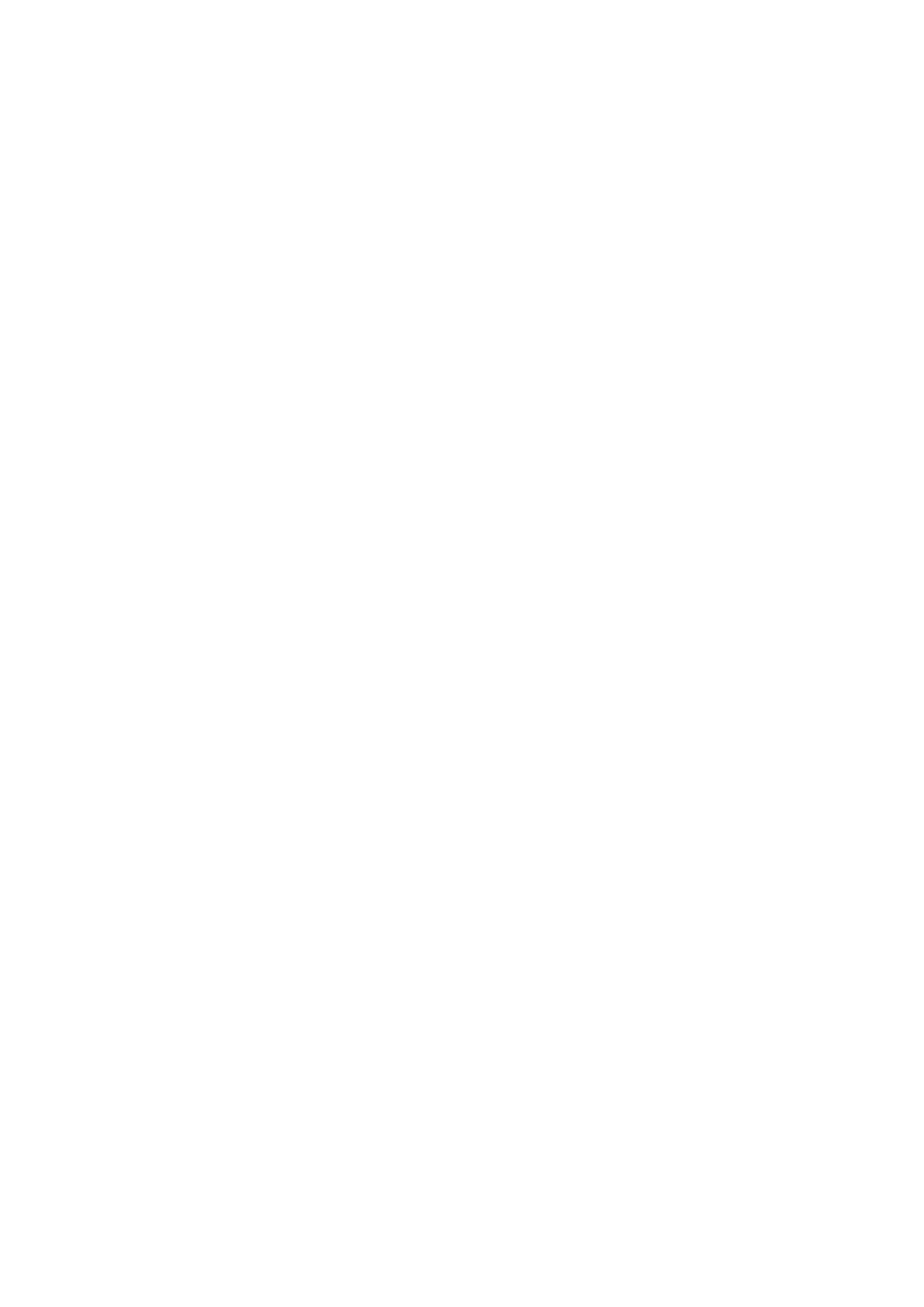## **Contents**

| 1              | Important<br>Risk of swallowing batteries                                     | $\overline{2}$<br>$\overline{2}$ |
|----------------|-------------------------------------------------------------------------------|----------------------------------|
|                |                                                                               |                                  |
| $\overline{2}$ | Your clock radio                                                              | $\frac{3}{3}$                    |
|                | What's in the box (Fig. 1)                                                    | $\overline{4}$                   |
|                | Overview of the main unit (Fig. 2)<br>Overview of the remote control (Fig. 3) | 5                                |
| 3              | <b>Get started</b>                                                            | 7                                |
|                | Install remote control battery                                                | 7<br>$\overline{7}$              |
|                | Connect power (Fig. 5)<br>Set clock (Fig. 6)                                  | 8                                |
|                | Turn on                                                                       | 8                                |
| 4              | Play from iPod/iPhone                                                         | 9                                |
|                | Compatible iPod/iPhone<br>Listen to audio from iPod/iPhone                    | 9<br>9                           |
|                | Charge the iPod/iPhone                                                        | 9                                |
|                | Adjust volume                                                                 | 9                                |
| 5              | <b>Listen to FM radio</b>                                                     | 10                               |
|                | Tune to FM radio stations                                                     | 10                               |
|                | Store FM radio stations automatically<br>Store FM radio stations manually     | 10<br>10                         |
|                | Select a preset radio station                                                 | 10                               |
| 6              | <b>Other features</b>                                                         | 11                               |
|                | Set alarm timer                                                               | 11                               |
|                | Set sleep timer<br>Play audio from an external device                         | 11<br>12                         |
|                | Adjust display brightness (Fig. 10)                                           | 12                               |
| 7              | <b>Product information</b>                                                    | 13                               |
|                | Specifications                                                                | 13                               |
| 8              | Troubleshooting                                                               | 14                               |

### **9 [Notice](#page-16-0)** 15

| Disposal of your old product and |    |
|----------------------------------|----|
| <b>batteries</b>                 | 15 |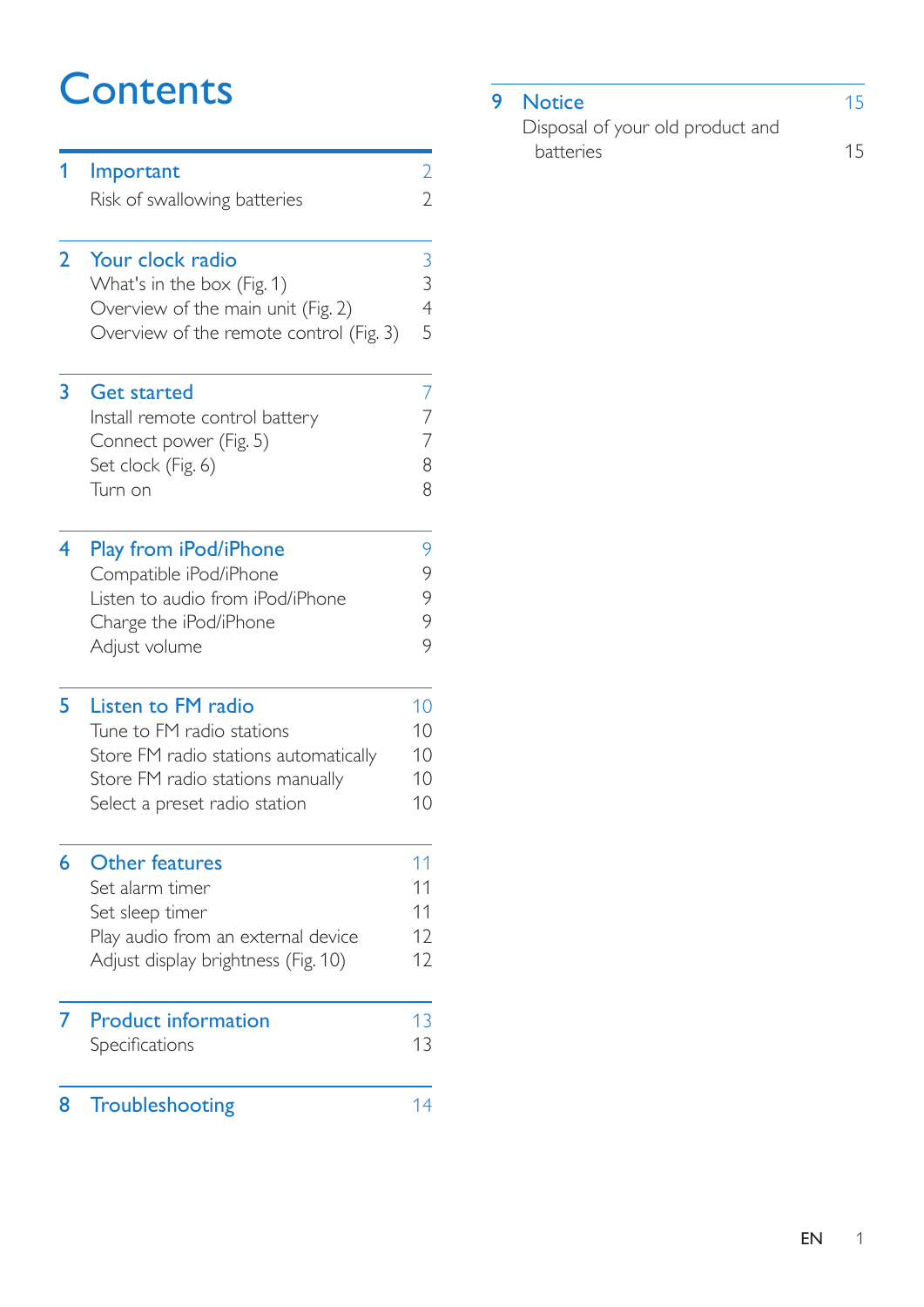## <span id="page-3-0"></span>**Important**

- Make sure that there is enough free space around the product for ventilation.
- Only use attachments/accessories specified by the manufacturer.
- Use only power supplies listed in the user manual.
- The clock radio shall not be exposed to dripping or splashing.
- Do not place any sources of danger on the clock radio (e.g. liquid filled objects, lighted candles).
- Where the plug of the Direct Plug-in Adapter is used as the disconnect device, the disconnect device shall remain readily operable.

### **Warning**

- Never remove the casing of this clock radio.
- Never lubricate any part of this clock radio.
- Never place this clock radio on other electrical equipment.
- Keep this clock radio away from direct sunlight, naked flames or heat.
- Make sure that you always have easy access to the power cord, plug or adaptor to disconnect the clock radio from the power.

## <span id="page-3-1"></span>Risk of swallowing batteries

- The product or remote control may contain a button cell battery, which is possible to be swallowed. Keep the battery out of reach of children at all times! If swallowed, the battery can cause serious injury or death. Severe internal burns can occur within two hours of ingestion.
- If you suspect that a battery has been swallowed or placed inside any part of the body, seek immediate medical attention.
- When you change the batteries, always keep all new and used batteries out of reach of children. Ensure that the battery compartment is completely secure after you replace the battery.
- If the battery compartment cannot be completely secured, discontinue use of the product. Keep out of reach of children and contact the manufacturer.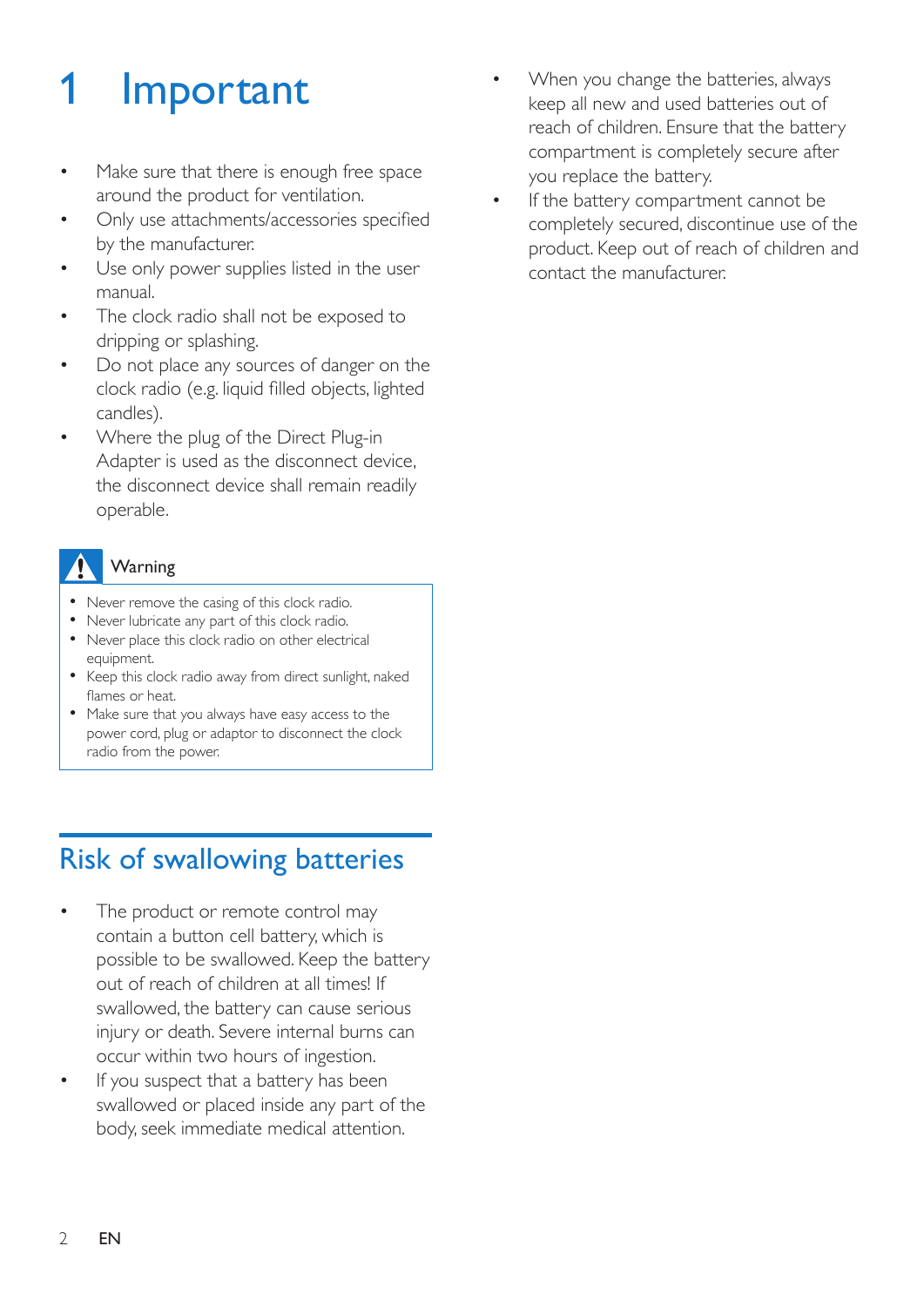## <span id="page-4-0"></span>2 Your clock radio

Congratulations on your purchase, and welcome to Philips! To fully benefit from the support that Philips offers, register your product at www.philips.com/welcome.

<span id="page-4-1"></span>What's in the box (Fig. 1)



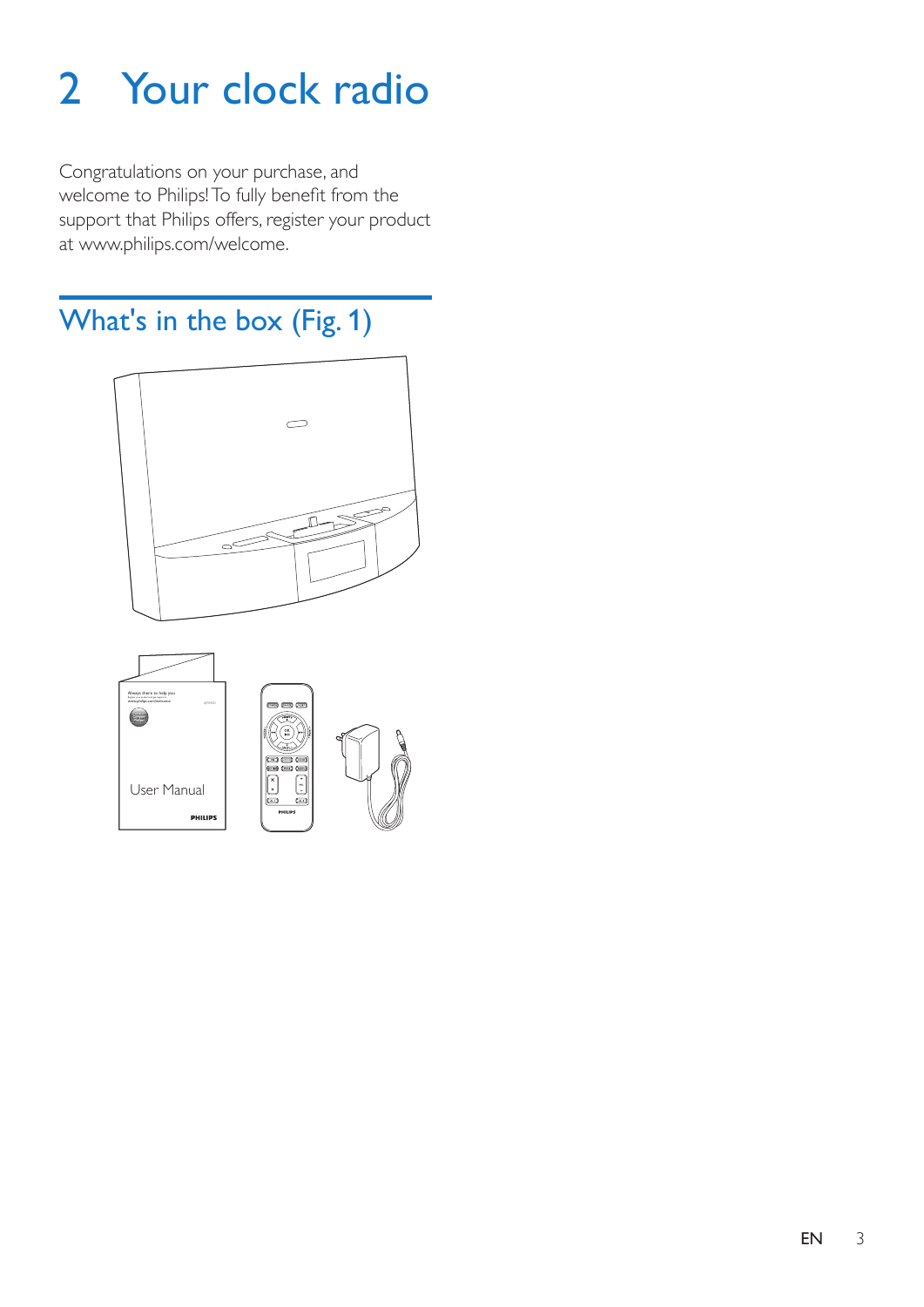## <span id="page-5-0"></span>Overview of the main unit (Fig. 2)





#### $(1)$  AL1/AL2

- Set alarm.
- View alarm settings.
- • Activate or deactivate alarm timer.

#### $(2)$  TUNING  $\overline{44}$  /  $\rightarrow$

- Tune to an FM radio station.
- Adjust hour, minute and hour format.
- Skip to the previous or next track.
- Search within a track.

### $\textcircled{3}$   $\blacktriangleright$  II

• Start or pause play.

- (4) SLEEP
	- • Set sleep timer.
- $(5)$  VOLUME +/-
	- Adjust volume.
- (6) Display panel
	- Show current information
- $(7)$  PRESET  $\triangle$   $\blacktriangledown$ 
	- • Select a preset radio station.
	- • Scroll through the iPod/iPhone menu.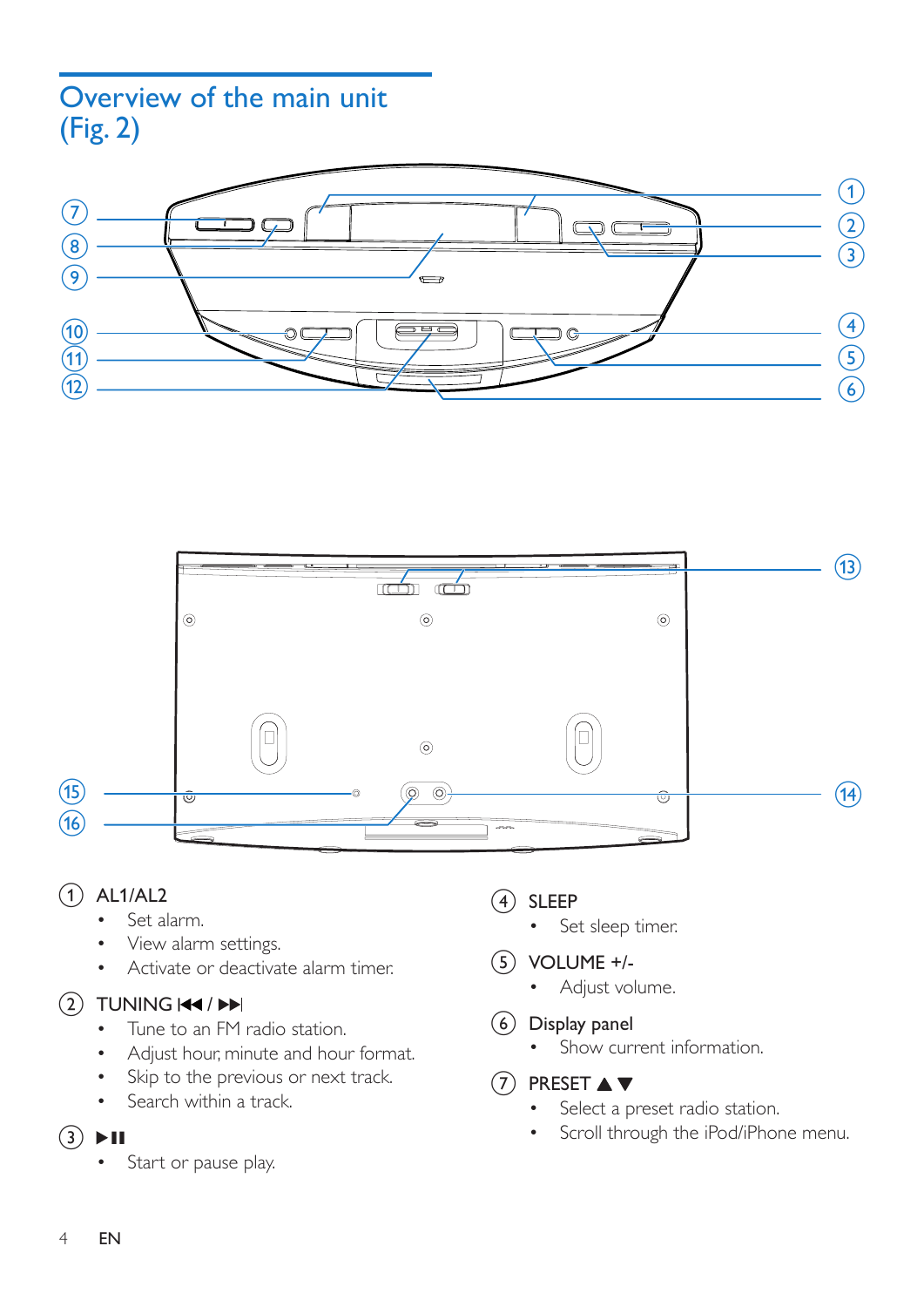### h SET TIME/PROG

- Set clock.
- Scan/store FM radio stations.

#### **9) SNOOZE/BRIGHTNESS**

- Snooze alarm
- Adjust display brightness.
- $\circledcirc$ 
	- Turn on the clock radio.
	- Switch to standby mode.
- (11) SOURCE
	- Select a source.
- (12) Dock for iPod/iPhone

#### (13) AL1/AL2 RADIO BUZZ DOCK

- • Select an alarm source for Alarm 1 or Alarm 2.
- $(14)$  DC IN
	- Connect power.
- $(15)$  FM ANT
	- Improve FM reception.
- $(16)$  AUDIO IN
	- Connect an external audio device.

## <span id="page-6-0"></span>Overview of the remote control (Fig. 3)



### (1) SNOOZE

- • Snooze the alarm.
- $(2)$  POWER
	- Turn on the clock radio.
	- Switch to standby mode.

### $\Omega$   $\mathbf{H}$   $\mathbf{H}$   $\mathbf{H}$   $\mathbf{H}$   $\mathbf{H}$   $\mathbf{H}$   $\mathbf{H}$   $\mathbf{H}$   $\mathbf{H}$   $\mathbf{H}$   $\mathbf{H}$   $\mathbf{H}$   $\mathbf{H}$   $\mathbf{H}$   $\mathbf{H}$   $\mathbf{H}$   $\mathbf{H}$   $\mathbf{H}$   $\mathbf{H}$   $\mathbf{H}$   $\mathbf{H}$   $\mathbf{H}$   $\mathbf{H}$   $\mathbf{H}$

- Tune to an FM radio station.
- • Adjust hour, minute and hour format.
- • Skip to the previous or next track.
- Search within a track.
- $\overline{(4)}$  OK/ $\blacktriangleright$ II
	- Start or pause play.
	- Confirm a selection.
- $(5)$  SET TIME
	- Set time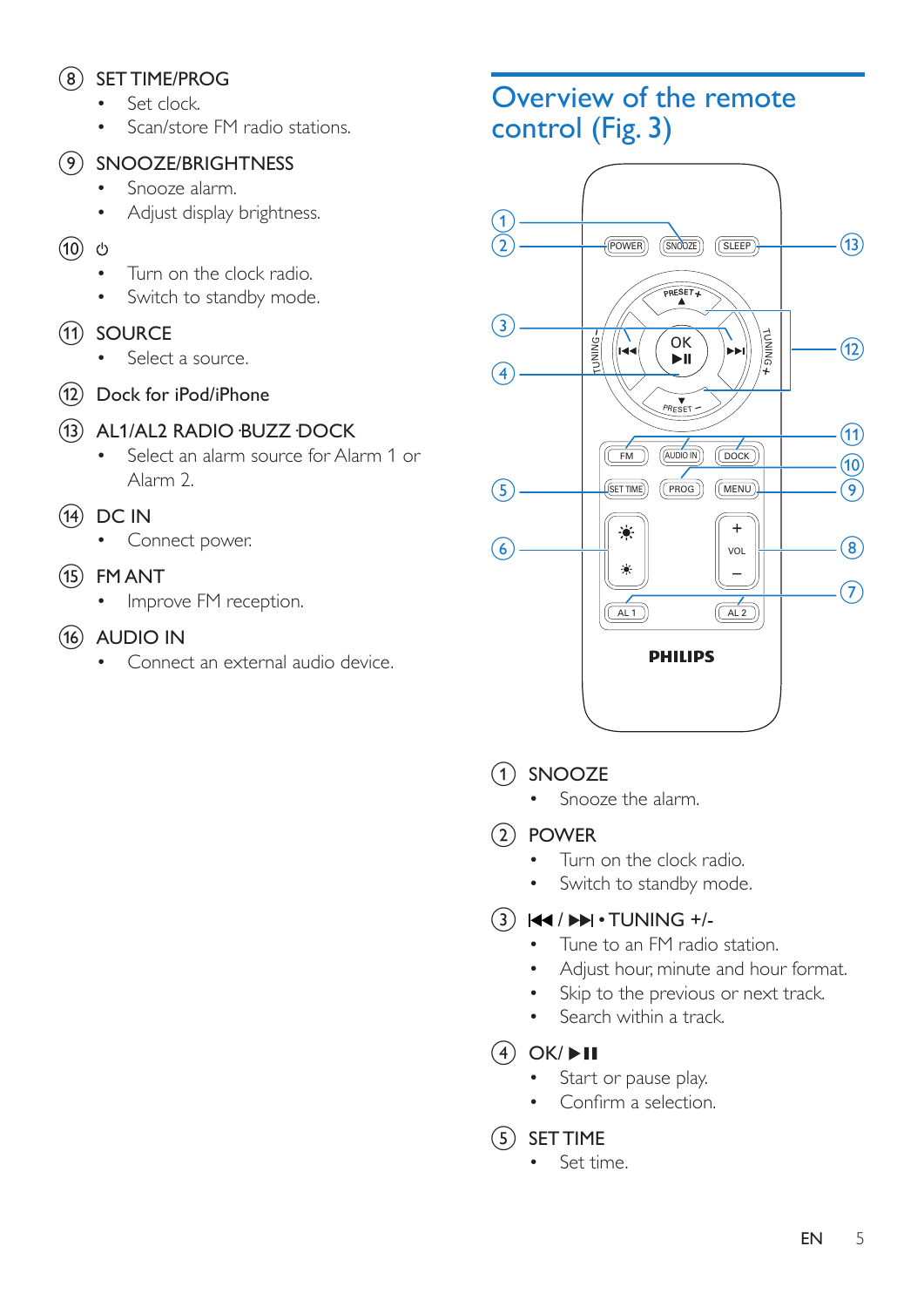- $6*$ 
	- • Adjust display brightness.

#### $(7)$  AL1/AL2

- • Set alarm.
- • View alarm settings.
- • Activate or deactivate alarm timer.

 $(8)$  VOL +/-

- Adjust volume.
- $(9)$  MENU
	- • Access iPod/iPhone menu.
- j PROG
	- Scan/store radio stations.
- (11) Source selection buttons: FM, AUDIO IN, **DOCK** 
	- • Select a source.
- $\Omega$  PRESET +/- $\blacktriangle \blacktriangledown$ 
	- • Select a preset radio station.
	- • Scroll through the iPod/iPhone menu.

### $(13)$  SLEEP

• Set sleep timer.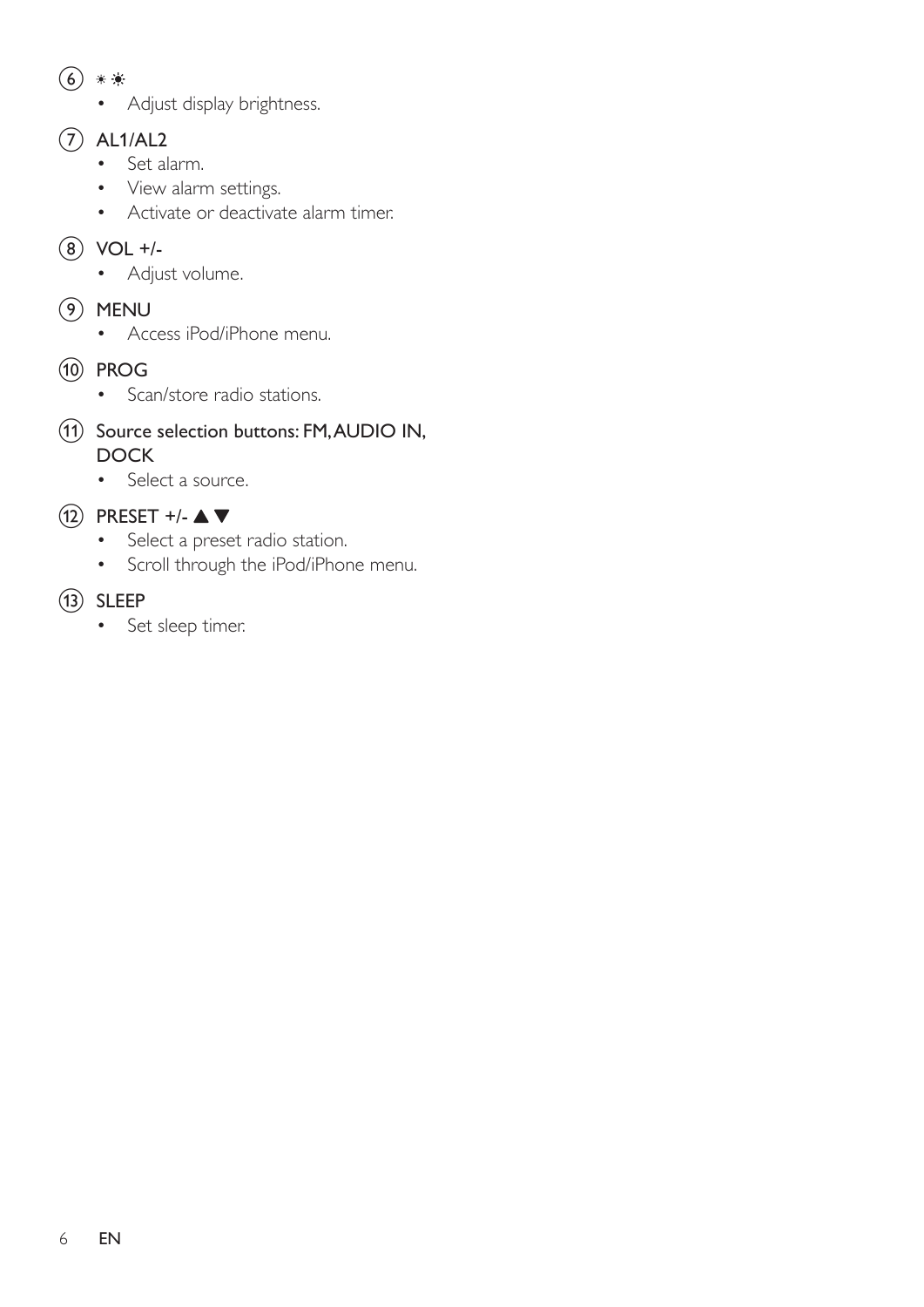## <span id="page-8-0"></span>3 Get started

Always follow the instructions in this chapter in sequence.

## <span id="page-8-1"></span>Install remote control battery

#### Caution

- Risk of explosion! Keep the battery away from heat, sunshine or fire. Never discard the battery in fire.
- Danger of explosion if battery is incorrectly replaced. Replace only with the same or equivalent type.
- The battery contains chemical substances, so it should be disposed of properly.
- Perchlorate Material special handling may apply. See www.dtsc.ca.gov/hazardouswaste/perchlorate.

#### Note

• You can only use AC power as power supply. The preinstalled lithium CR2032 battery can only back up time and alarm settings.

#### For first-time use:

Remove the protective tab to activate the battery.

To replace the battery (Fig. 4)



## <span id="page-8-2"></span>Connect power (Fig. 5)



- Risk of product damage! Make sure that the power voltage corresponds to the voltage printed on the back or underside of the clock radio.
- Risk of electric shock! When you unplug the AC adapter, always pull the plug from the socket. Never pull the cord.

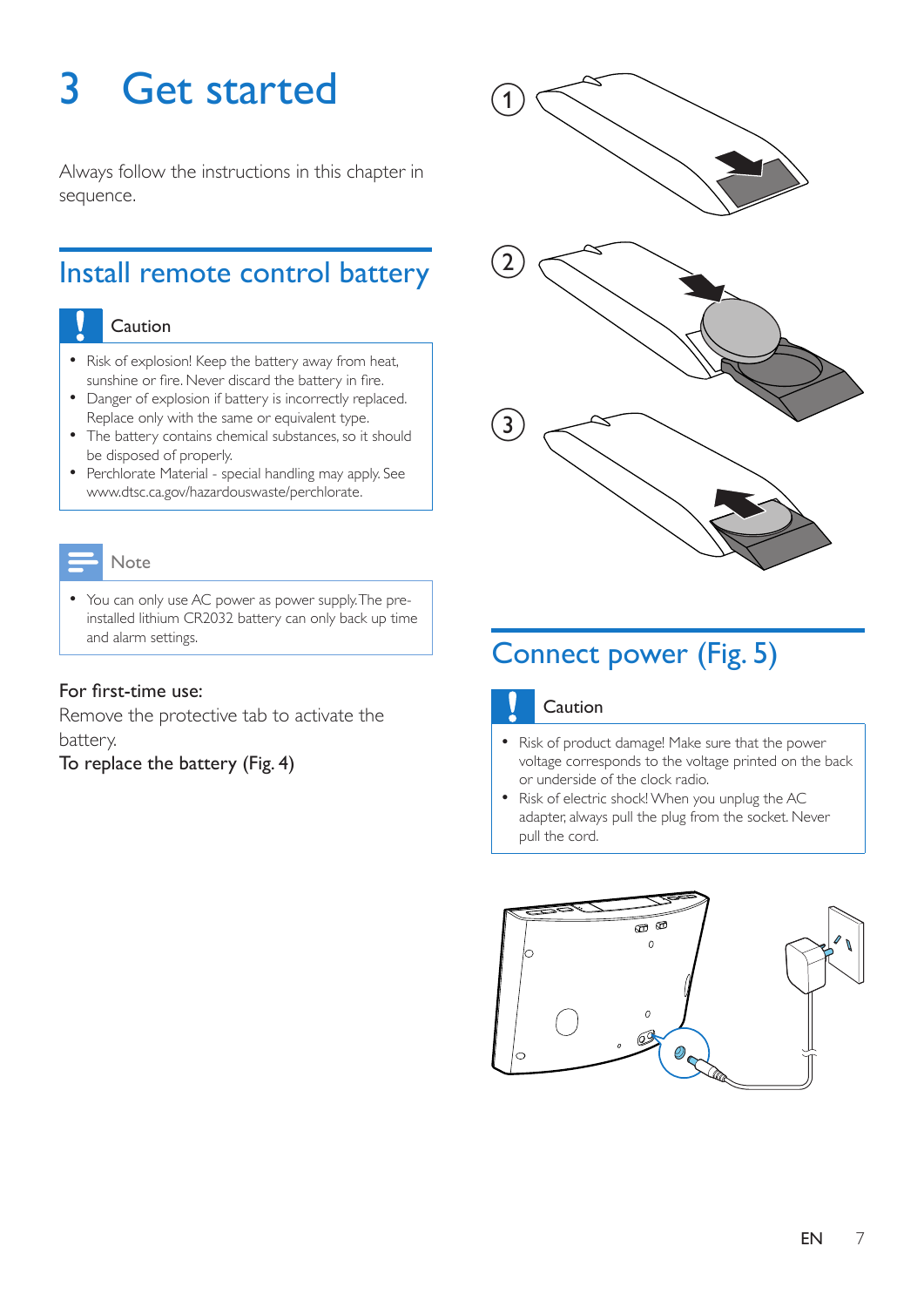## <span id="page-9-0"></span>Set clock (Fig. 6)

- 1 In standby mode, press and hold **SET TIME** for two seconds to activate clock setting mode.
	- » [12H] (12 hour) or [24H] (24 hour) blinks.
- **2** Press  $\blacktriangleleft$  /  $\blacktriangleright$  to adjust the hour format.
- 3 Press SET TIME to confirm. » The hour digits blink.
- 4 Repeat steps 2-3 to set the hour and minute.
	- → The set time is displayed.

## <span id="page-9-1"></span>Turn on

Press (b)

- $\rightarrow$  The clock radio switches to the last selected source.
- • To switch the clock radio to standby mode, press  $\Phi$  again.



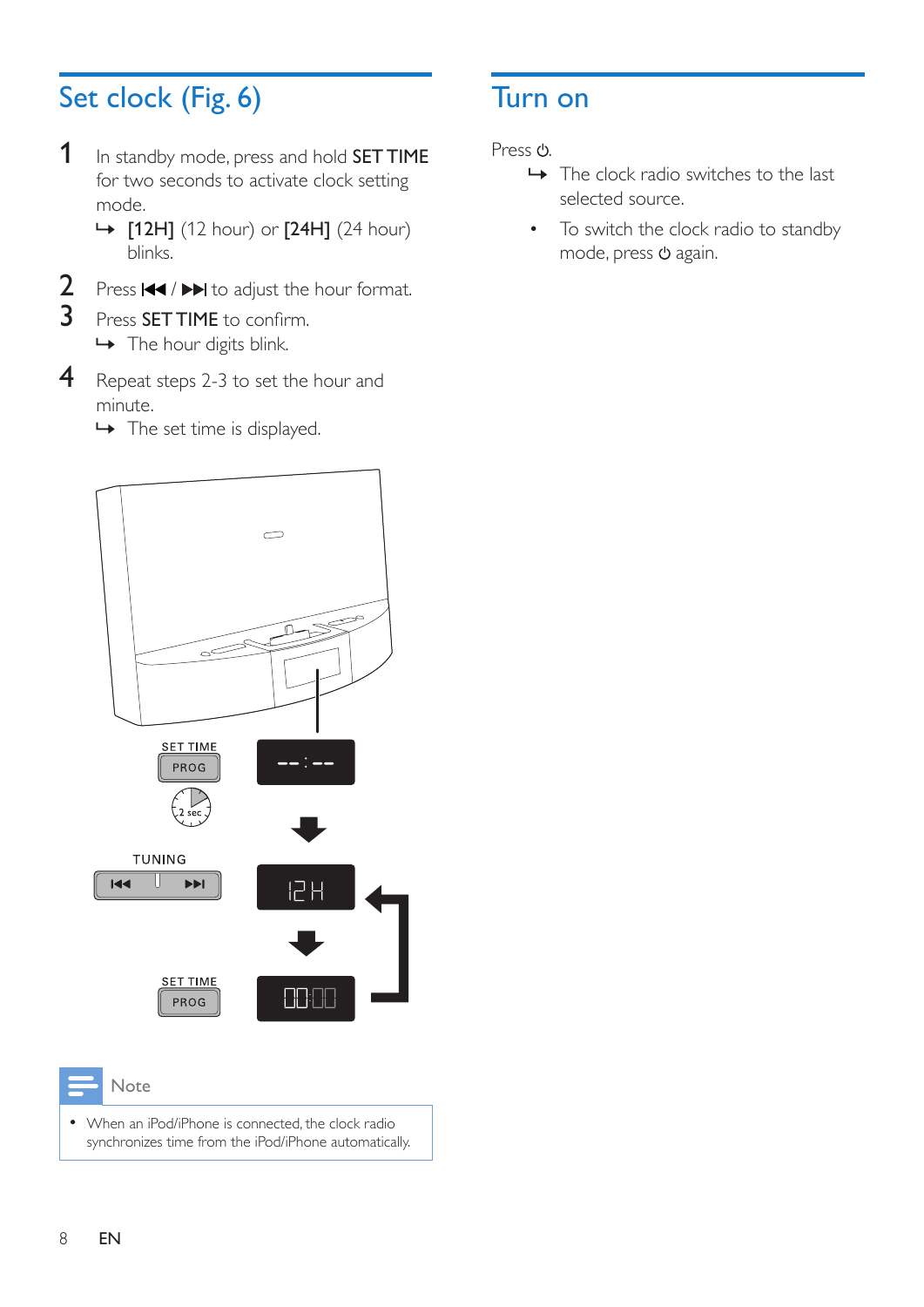## <span id="page-10-0"></span>4 Play from iPod/ iPhone

You can enjoy audio from iPod/iPhone through this clock radio.

## <span id="page-10-1"></span>Compatible iPod/iPhone

The clock radio supports these iPod and iPhone models:

Made for.

- iPod touch (5th generation)
- iPod nano (7th generation)
- iPhone 5

## <span id="page-10-2"></span>Listen to audio from iPod/ iPhone

1 Place the iPod/iPhone in the dock. (Fig. 7)

- 2 Press SOURCE repeatedly or DOCK on the remote control to select iPod/iPhone mode.
- **3** Play audio on the iPod/iPhone.
	- To pause or resume play, press  $\blacktriangleright$  II.
	- • To skip to a track, press / .
	- • To search during play, press and hold  $|\blacktriangleleft|$  , then release to resume normal play.
	- To navigate the menu: press MENU, then press  $\triangle$  /  $\nabla$  to select, and press OK to confirm.

#### To remove the iPod/iPhone:

Pull the iPod/iPhone out of the dock.

## <span id="page-10-3"></span>Charge the iPod/iPhone

When the clock radio is connected to power, the docked iPod/iPhone starts charging.

## <span id="page-10-4"></span>Adjust volume

You can adjust volume by pressing VOL +/repeatedly.

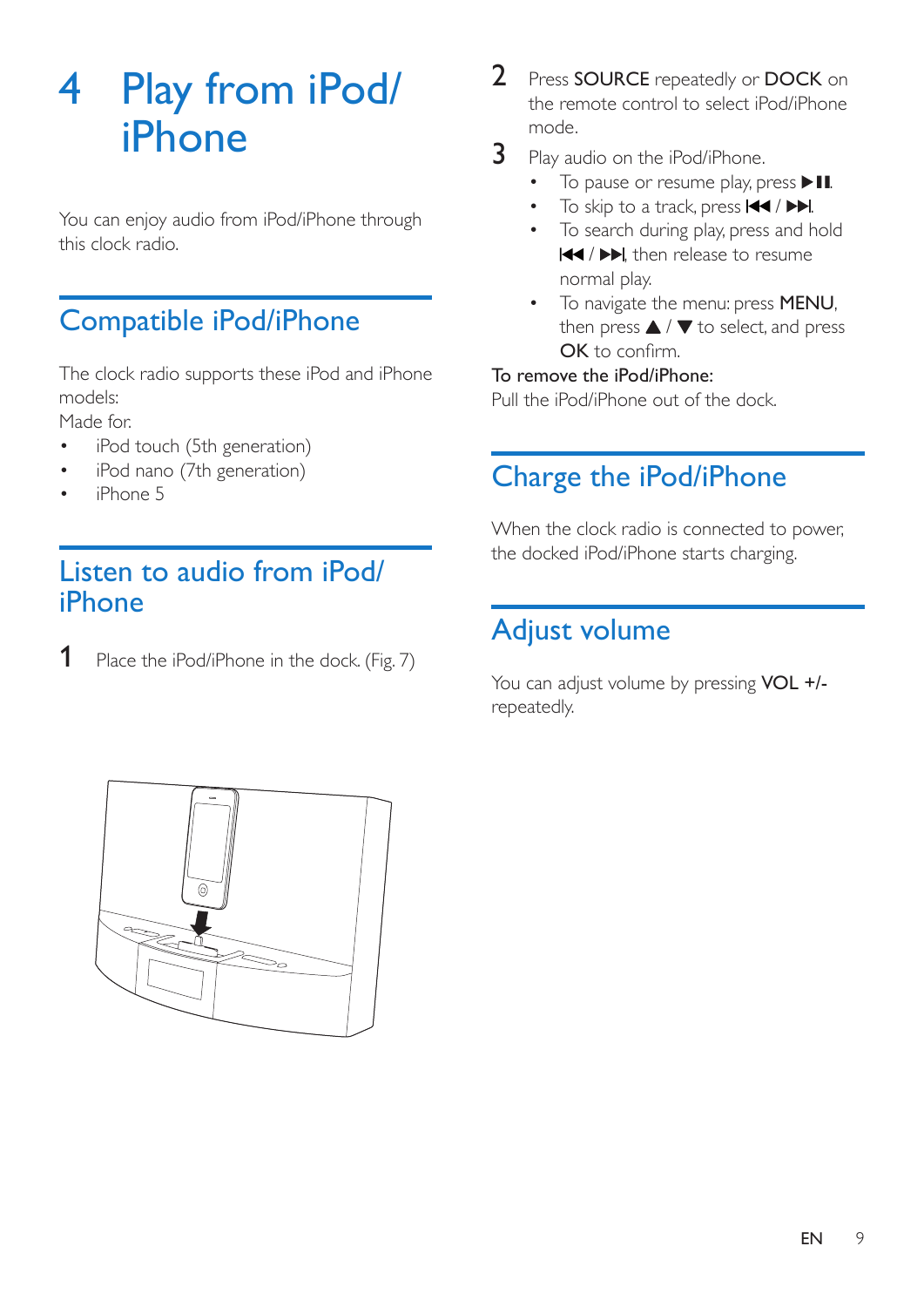## <span id="page-11-0"></span>5 Listen to FM radio

## <span id="page-11-1"></span>Tune to FM radio stations

## Tip

- Position the antenna as far as possible fromTV,VCR, or other radiation source.
- For better reception, fully extend and adjust the position of the antenna.
- 1 Press SOURCE repeatedly or FM on the remote control to select FM tuner source.
- 2 Press and hold **TUNING +/-** for two seconds.
	- $\rightarrow$  The clock radio tunes to a station with strong reception automatically.
- **3** Repeat step 2 to tune to more radio stations.

#### To tune to a station manually:

Press TUNING +/- repeatedly until you find optimal reception.

## <span id="page-11-2"></span>Store FM radio stations automatically



• You can store a maximum of 20 FM radio stations.

In tuner mode, press an hold PROG for two seconds.

 $\rightarrow$  The clock radio stores all the available FM radio stations, and broadcasts the first available station automatically.

## <span id="page-11-3"></span>Store FM radio stations manually

- 1 Tune to an FM radio station.<br>2 Press **PROG**
- Press PROG.
	- $\rightarrow$  The preset number begins to blink.
- **3** Press PRESET +/- repeatedly to select a number.
- 4 Press PROG again to confirm.
- **5** Repeat steps 1-4 to store other stations.

#### Note

To remove a pre-stored station, store another station in its place.

## <span id="page-11-4"></span>Select a preset radio station

In tuner mode, press PRESET +/- repeatedly to select a preset radio station.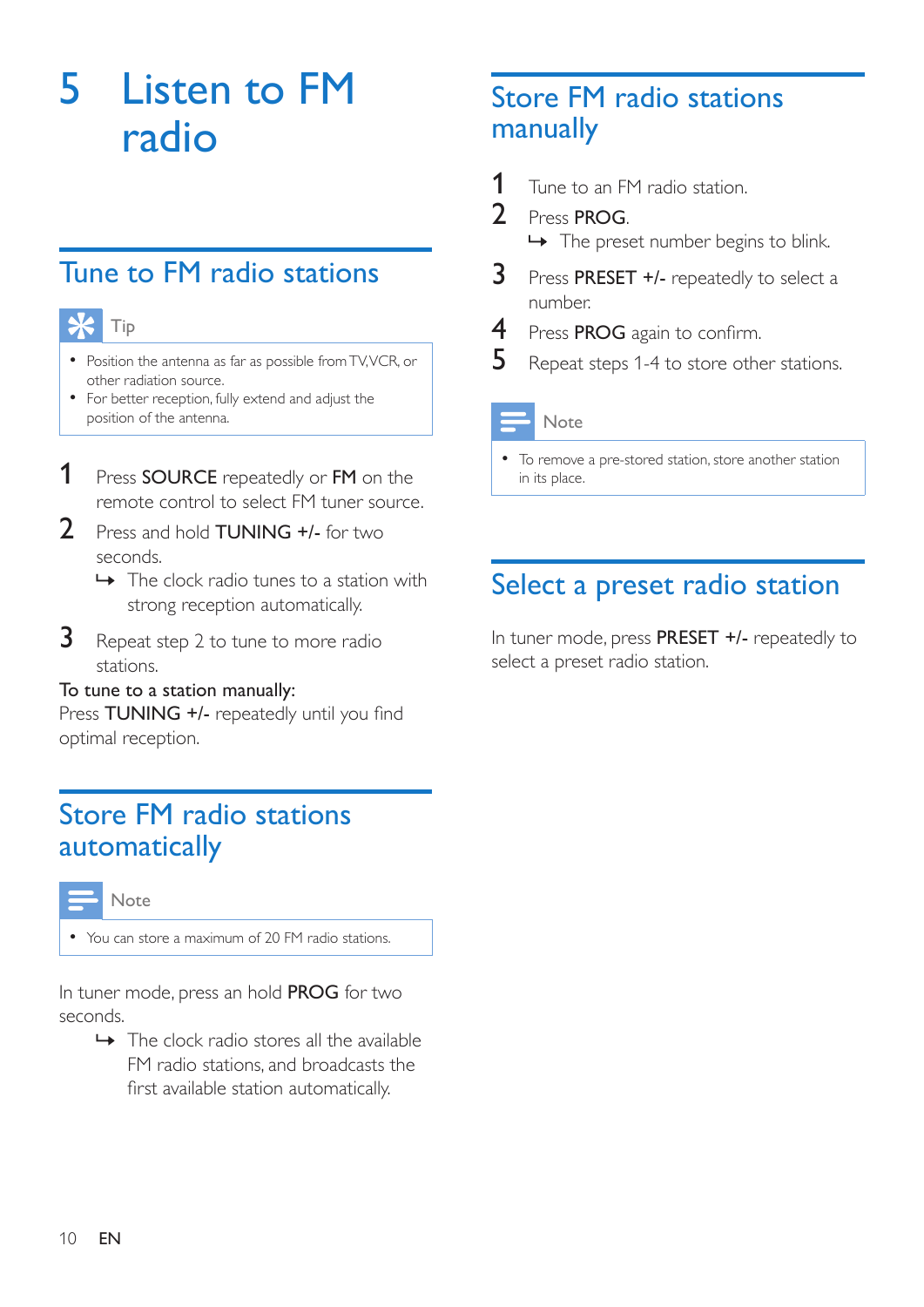## <span id="page-12-0"></span>6 Other features

## <span id="page-12-1"></span>Set alarm timer

In standby mode, you can set two alarms to ring at different time.

#### Note

• Make sure that you have set the clock correctly.

- **1** Press and hold **AL1/AL2** for two seconds to activate alarm setting mode.  $\rightarrow$  The hour digits blink.
- **2** Press  $\left| \right|$  **>** repeatedly to adjust the hour.
- 3 Press AL1/AL2 to confirm.
- Repeat steps 2-3 to set the minute and alarm volume.
	- $\rightarrow$  The corresponding alarm icon is displayed.

### Select alarm source (Fig. 8)

For alarm sound, you can select buzzer, your last listened radio chanel, or the latest played audio on your iPod/iPhone.



## Tip

If DOCK is selected as the alarm source, yet the audio cannot be played, buzzer will sound when alarm time comes.

### Activate/deactivate alarm timer

- 1 Press AL1/AL2 to view alarm settings.<br>2 Press AL1/AL2 again to activate or
- Press AL1/AL2 again to activate or deactivate the alarm timer.
	- » The alarm icon appears if alarm timer is on and disappears if it is off.
	- To stop the ringing alarm, press the corresponding AL1/AL2.
	- $\rightarrow$  The alarm repeats ringing for the next day.

### Snooze the alarm

When alarm sounds, press **SNOOZE**.

 $\rightarrow$  The alarm snoozes and repeats ringing nine minutes later.

## <span id="page-12-2"></span>Set sleep timer

This clock radio can switch to standby mode automatically after a preset period.

- Press SLEEP repeatedly to select the sleep timer period (in minutes).
	- $\rightarrow$  When the sleep timer is activated.  $z^2$ appears.

#### To deactivate the sleep timer:

Press **SLEEP** repeatedly until **[OFF]** (off) appears.

$$
15 \to 30 \to 60 \to 90 \to 120
$$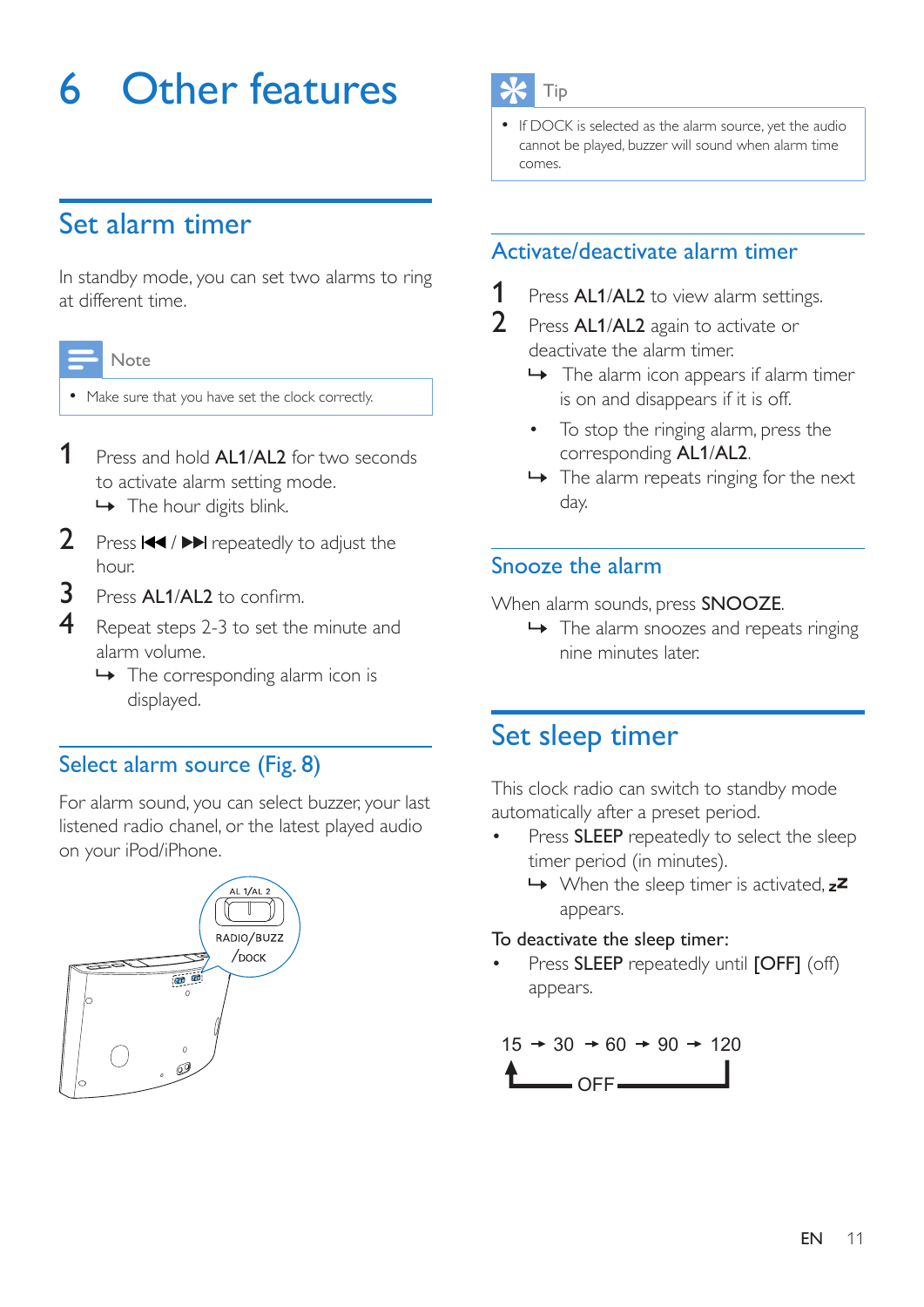## <span id="page-13-0"></span>Play audio from an external device

You can listen to audio from an external device through this clock radio.

- 1 Connect an audio cable to  $(Fig. 9)$ :<br>  $\qquad \qquad \bullet \qquad \bullet$  ALIDIO IN socket on the
	- the **AUDIO IN** socket on the clock radio.
	- the headphone socket on an external device.

## <span id="page-13-1"></span>Adjust display brightness (Fig. 10)





- 2 Press SOURCE repeatedly or AUDIO IN on the remote control to select the Audioin source.
- 3 Play the external device (refer to its user manual).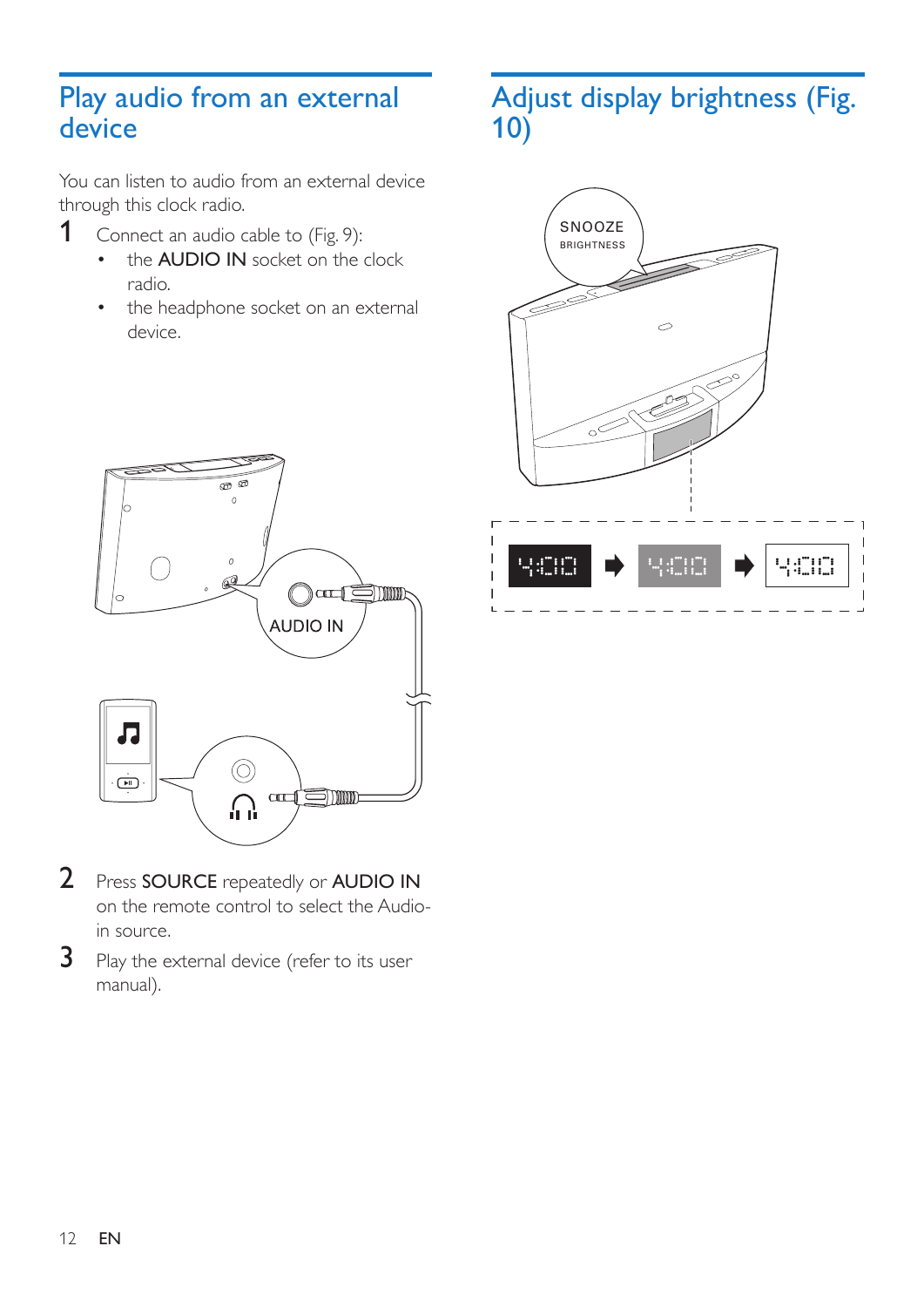## <span id="page-14-0"></span>7 Product information

### Note

• Product information is subject to change without prior notice.

## <span id="page-14-1"></span>Specifications

### **Amplifier**

Rated Output Power

20W RMS

### **Tuner**

| Tuning Range          | FM: 87.5 - 108 MHz |  |  |  |
|-----------------------|--------------------|--|--|--|
| Sensitivity           | $FM: < 22$ dBf     |  |  |  |
| - Mono, 26dB S/N      |                    |  |  |  |
| Ratio                 |                    |  |  |  |
| Search Selectivity    | $FM: < 30$ dBf     |  |  |  |
| <b>Total Harmonic</b> | FM: < 3%           |  |  |  |
| Distortion            |                    |  |  |  |
| Signal to Noise       | $FM: >50$ dBA      |  |  |  |
| Ratio                 |                    |  |  |  |

## General information

| <b>AC</b> Power<br><b>Operation Power</b> | Model: AS190-100-<br>AM180:<br>Input: 100-240 V ~,<br>50/60Hz, 0.7A;<br>Output: 10 V = 1.8 A<br>$<$ 15 W |
|-------------------------------------------|----------------------------------------------------------------------------------------------------------|
| Consumption                               |                                                                                                          |
| Standby Power                             | $<$ 1 W                                                                                                  |
| Consumption                               |                                                                                                          |

| Max. load for iPod/          | $5V = 1A$                      |
|------------------------------|--------------------------------|
| iPhone                       |                                |
| Dimensions - Main            | $290 \times 159 \times 113$ mm |
| Unit $(W \times H \times D)$ |                                |
| Weight - Main Unit           | $1.56$ kg                      |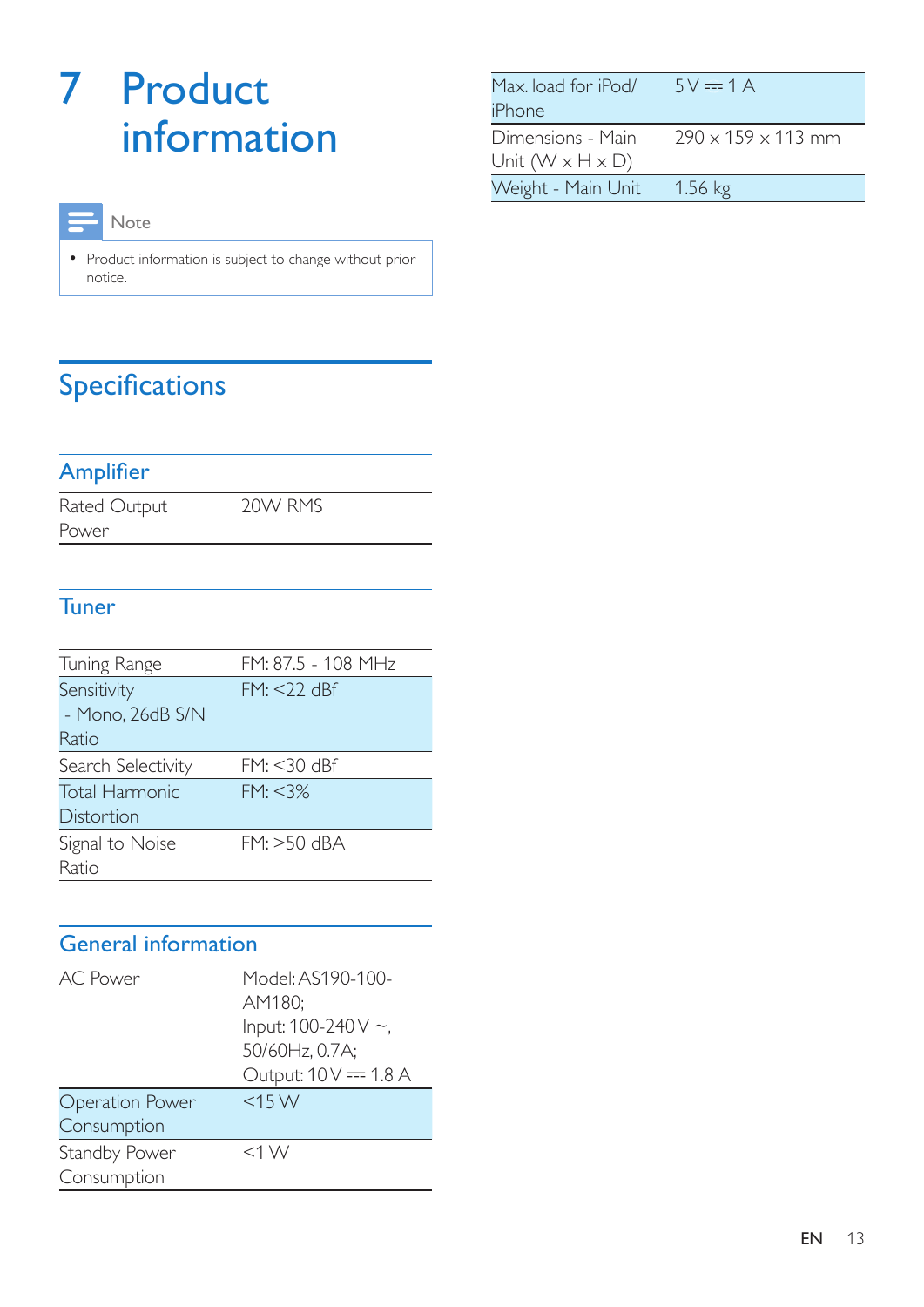## <span id="page-15-0"></span>8 Troubleshooting

#### Warning

• Never remove the casing of this device.

To keep the warranty valid, never try to repair the system yourself.

If you encounter problems when using this device, check the following points before requesting service. If the problem remains unsolved, go to the Philips Web page (www. philips.com/support). When you contact Philips, make sure that the device is nearby and the model number and serial number are available.

#### No power

- Ensure that the AC power plug of the clock radio is connected properly.
- Ensure that there is power at the AC outlet.

#### No response from the clock radio

• Disconnect and reconnect the AC power plug, then turn on the clock radio again.

#### Poor radio reception

- Keep the clock radio away from other electronic devices to avoid radio interference.
- Fully extend and adjust the position of the FM antenna.

#### Alarm does not work

Set the clock/alarm correctly.

#### Clock/alarm setting erased

- Power has been interrupted or the power plug has been disconnected.
- Reset the clock/alarm.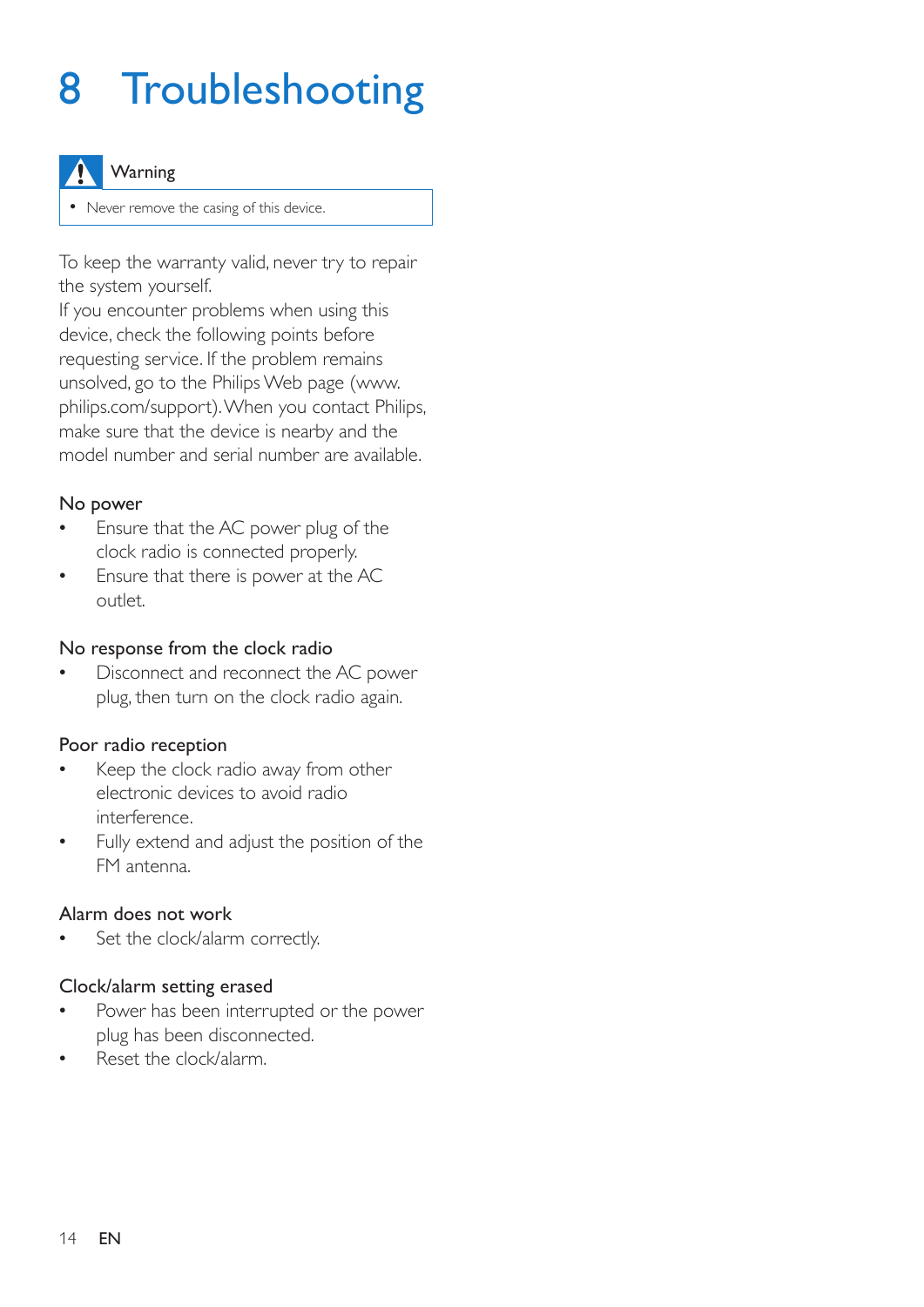## <span id="page-16-0"></span>9 Notice

Any changes or modifications made to this device that are not expressly approved by Philips Consumer Lifestyle may void the user's authority to operate the equipment.

## <span id="page-16-1"></span>Disposal of your old product and batteries

Your product is designed and manufactured with high quality materials and components, which can be recycled and reused. Never dispose of your product with other household waste. Please inform yourself about the local rules on the separate collection of electrical and electronic products and batteries. The correct disposal of these products helps prevent potentially negative consequences on the environment and human health. Your product contains batteries, which cannot be disposed of with normal household waste. Please inform yourself about the local rules on separate collection of batteries. The correct

disposal of batteries helps prevent potentially negative consequences on the environment and human health.

Please visit [www.recycle.philips.com](http://www.recycle.philips.com) for additional information on a recycling center in your area.

#### Environmental information

All unnecessary packaging has been omitted. We have tried to make the packaging easy to separate into three materials: cardboard (box), polystyrene foam (buffer) and polyethylene (bags, protective foam sheet.) Your system consists of materials which can be recycled and reused if disassembled by a specialized company. Please observe the local regulations regarding the disposal of packaging materials, exhausted batteries and old equipment.

### Made for<br>**RiPod DiPhone**

"Made for iPod" and "Made for iPhone" mean that an electronic accessory has been designed to connect specifically to iPod or iPhone respectively, and has been certified by the developer to meet Apple performance standards. Apple is not responsible for the operation of this device or its compliance with safety and regulatory standards. Please note that the use of this accessory with iPod or iPhone may affect wireless performance. iPod and iPhone are trademarks of Apple Inc.,

registered in the U.S. and other countries.



This is CLASS II apparatus with double insulation, and no protective earth provided.

#### Note

The type plate is located on the bottom of the apparatus.